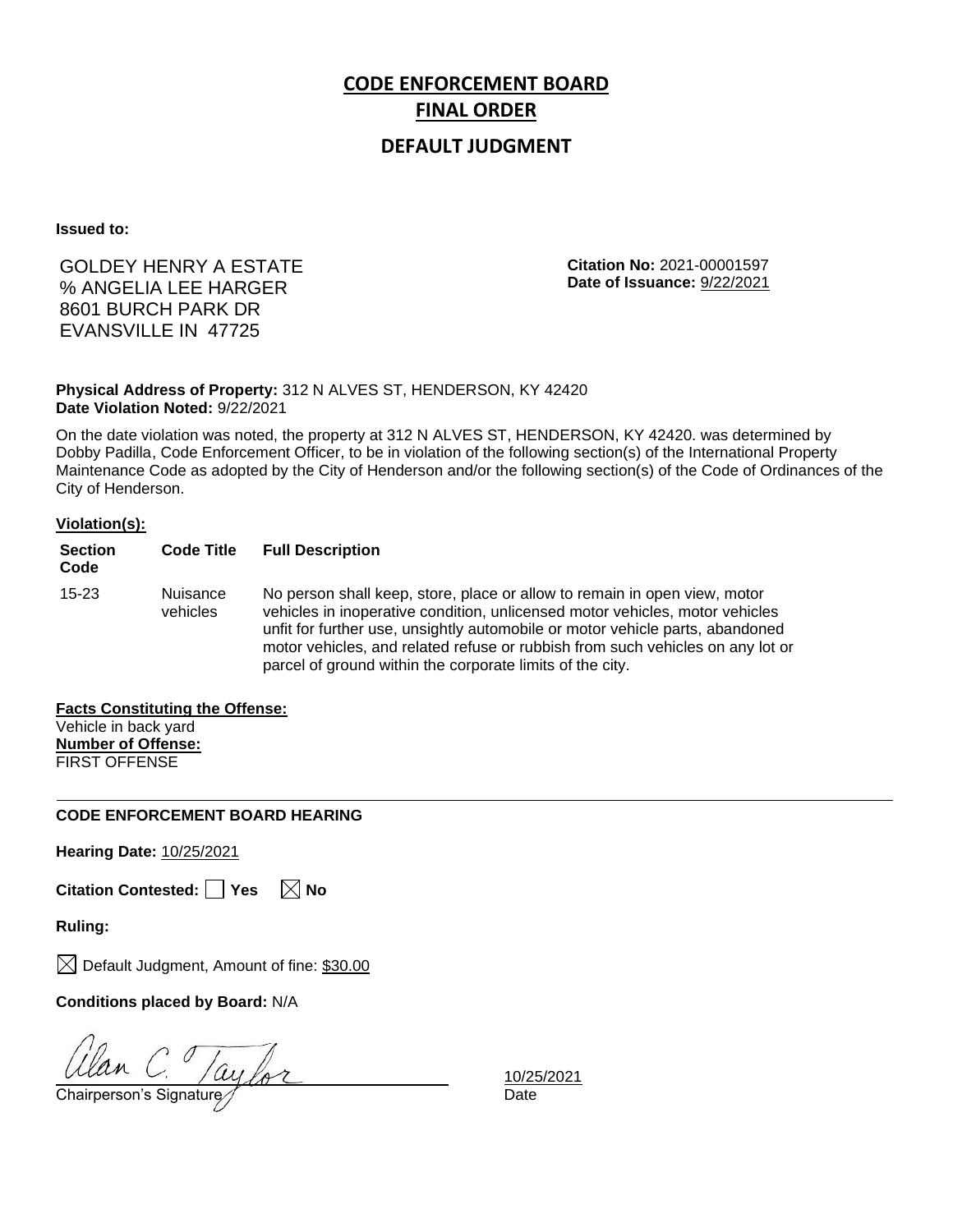## **DEFAULT JUDGMENT**

**Issued to:**

NICHOLAS J HARDRICK 679 WATSON LN HENDERSON KY 42420

**Citation No:** 2021-00001658 **Date of Issuance:** 9/15/2021

**Physical Address of Property:** 726 FIFTH ST, HENDERSON, KY 42420 **Date Violation Noted:** 9/15/2021

On the date violation was noted, the property at 726 FIFTH ST, HENDERSON, KY 42420. was determined by Dobby Padilla, Code Enforcement Officer, to be in violation of the following section(s) of the International Property Maintenance Code as adopted by the City of Henderson and/or the following section(s) of the Code of Ordinances of the City of Henderson.

### **Violation(s):**

| <b>Section</b><br>Code | <b>Code Title</b> | <b>Full Description</b>                                                                                                                                |
|------------------------|-------------------|--------------------------------------------------------------------------------------------------------------------------------------------------------|
| 302.4                  | Weeds             | Premises and exterior property shall be maintained free from weeds or plant<br>growth in excess of ten (10) inches. Noxious weeds shall be prohibited. |

**Facts Constituting the Offense:** Tall grass **Number of Offense:** THIRD/+ OFFENSE

### **CODE ENFORCEMENT BOARD HEARING**

**Hearing Date:** 10/25/2021

**Citation Contested:** Yes  $\boxtimes$  No

**Ruling:**

 $\boxtimes$  Default Judgment, Amount of fine: \$100.00

**Conditions placed by Board:** N/A

Ulan C. Taylor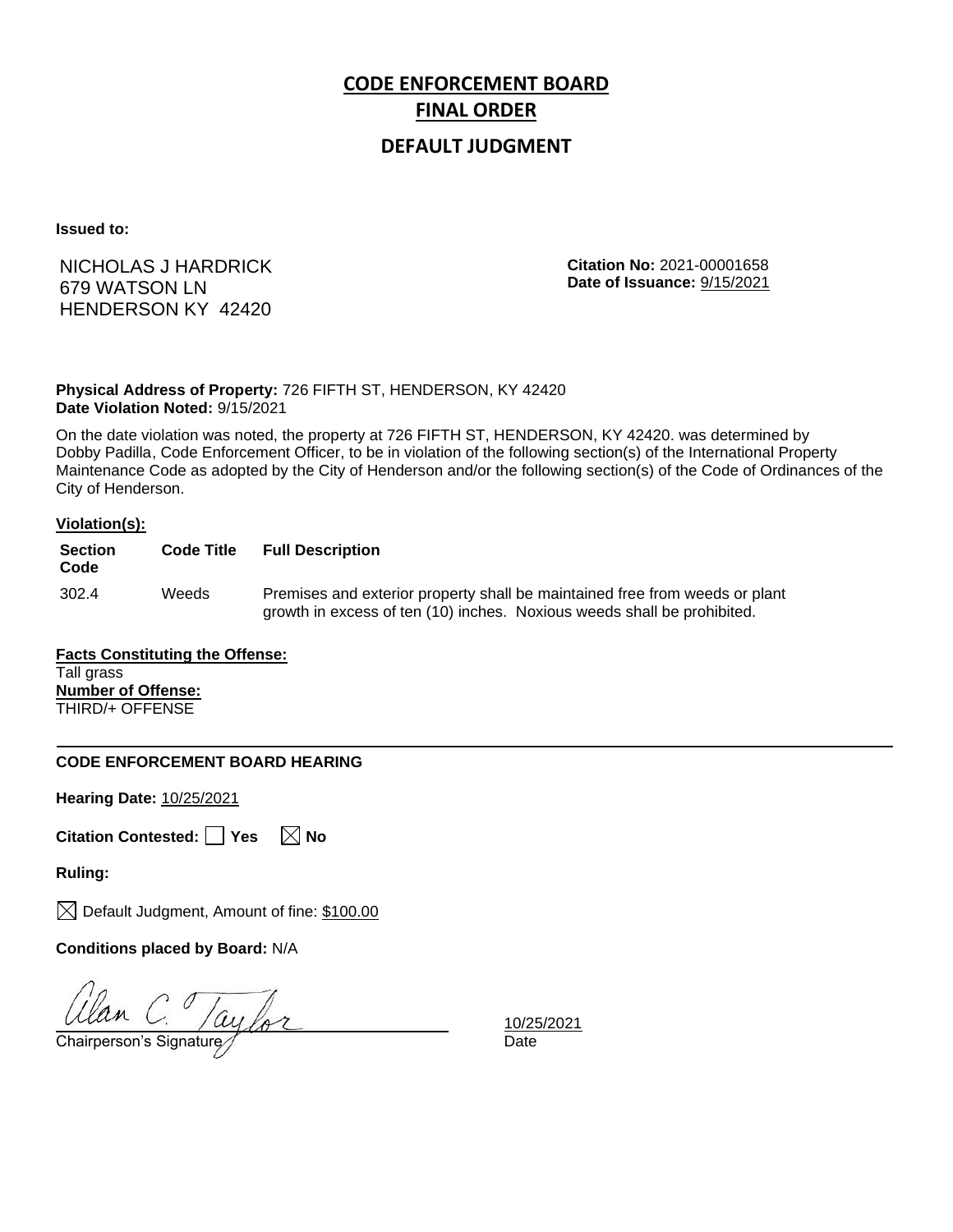## **DEFAULT JUDGMENT**

**Issued to:**

FOR RENT LLC 1271 HUNTSPOINT WAY HENDERSON KY 42420

**Citation No:** 2021-00001676 **Date of Issuance:** 9/17/2021

**Physical Address of Property:** 1113 LOEB ST, HENDERSON, KY 42420 **Date Violation Noted:** 9/17/2021

On the date violation was noted, the property at 1113 LOEB ST, HENDERSON, KY 42420. was determined by Dobby Padilla, Code Enforcement Officer, to be in violation of the following section(s) of the International Property Maintenance Code as adopted by the City of Henderson and/or the following section(s) of the Code of Ordinances of the City of Henderson.

### **Violation(s):**

| <b>Section</b><br>Code | <b>Code Title</b>       | <b>Full Description</b>                                                                                                                                                                                                                                                                                                                                                                                                                   |
|------------------------|-------------------------|-------------------------------------------------------------------------------------------------------------------------------------------------------------------------------------------------------------------------------------------------------------------------------------------------------------------------------------------------------------------------------------------------------------------------------------------|
| 304.6                  |                         | Exterior walls Exterior walls shall be free from holes, breaks, and loose or rotting materials;<br>and maintained weatherproof and properly surface coated where required to<br>prevent deterioration.                                                                                                                                                                                                                                    |
| 304.2                  | Protective<br>treatment | Exterior surfaces, including by not limited to, doors, door and window frames,<br>cornices, porches, trim, balconies, decks and fences, shall be maintained in<br>good condition. Exterior wood surfaces, other than decay-resistant woods,<br>shall be protected from the elements and decay by painting or other<br>protective covering or treatment. Peeling, flaking and chipped paint shall be<br>eliminated and surfaces repainted. |

### **Facts Constituting the Offense:** Siding not finished **Number of Offense:**

FIRST OFFENSE

### **CODE ENFORCEMENT BOARD HEARING**

**Hearing Date:** 10/25/2021 **Citation Contested:** Yes  $\boxtimes$  No

**Ruling:**

 $\boxtimes$  Default Judgment, Amount of fine: \$250.00

**Conditions placed by Board:** N/A

 $\frac{UU\alpha n}{\text{Chairperson's Signature}}$   $\frac{10/25}{\text{Date}}$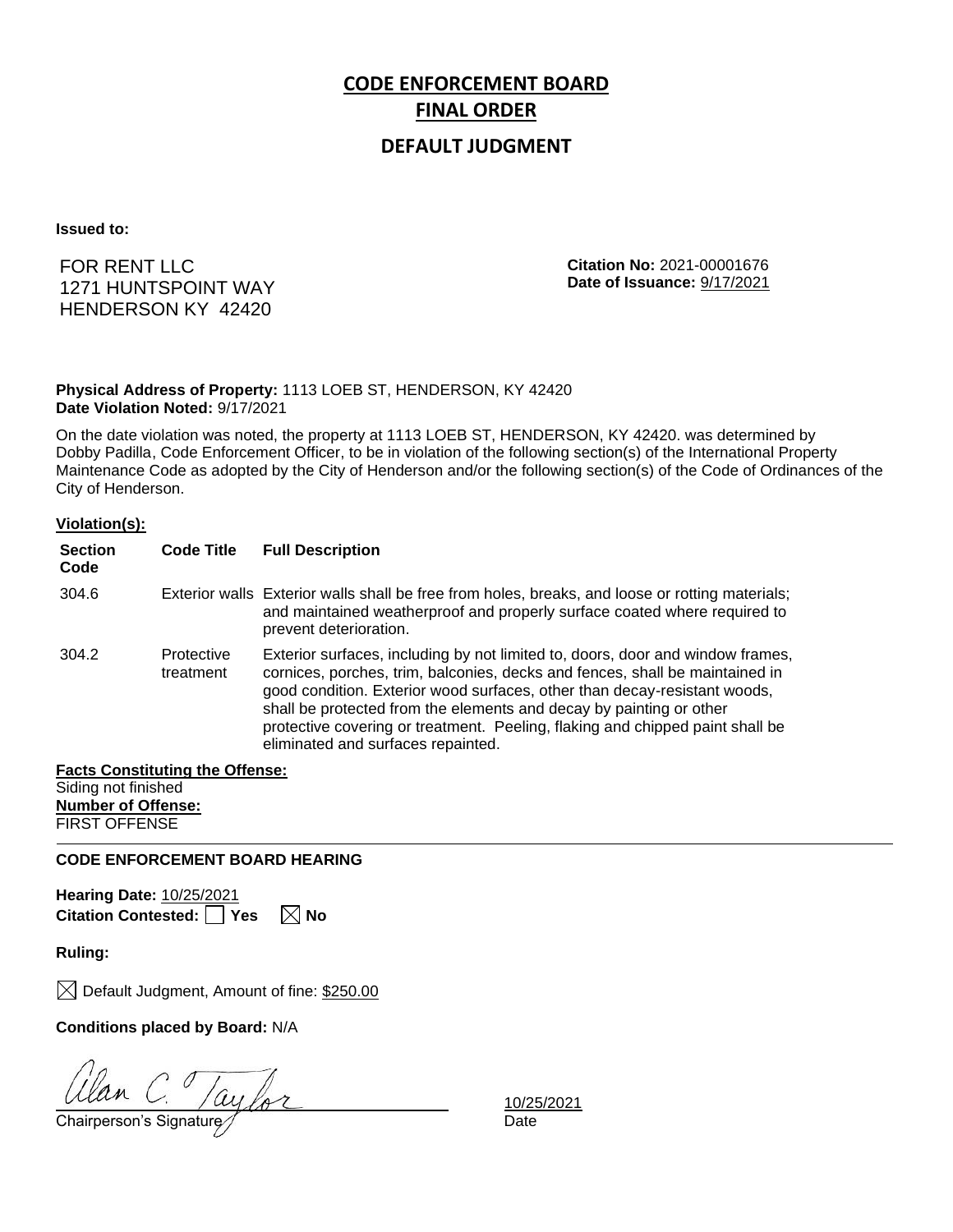## **DEFAULT JUDGMENT**

**Issued to:**

DEBORAH SHEARER 2721 SUNSET LN HENDERSON KY 42420 **Citation No:** 2021-00001704 **Date of Issuance:** 9/23/2021

**Physical Address of Property:** 33 S ALVES ST, HENDERSON, KY 42420 **Date Violation Noted:** 9/23/2021

On the date violation was noted, the property at 33 S ALVES ST, HENDERSON, KY 42420. was determined by Dobby Padilla, Code Enforcement Officer, to be in violation of the following section(s) of the International Property Maintenance Code as adopted by the City of Henderson and/or the following section(s) of the Code of Ordinances of the City of Henderson.

#### **Violation(s):**

| <b>Section</b><br>Code | <b>Code Title</b> | <b>Full Description</b>                                                                                                                                |
|------------------------|-------------------|--------------------------------------------------------------------------------------------------------------------------------------------------------|
| 302.4                  | Weeds             | Premises and exterior property shall be maintained free from weeds or plant<br>growth in excess of ten (10) inches. Noxious weeds shall be prohibited. |

**Facts Constituting the Offense:** Tall grass **Number of Offense:** FIRST OFFENSE

### **CODE ENFORCEMENT BOARD HEARING**

**Hearing Date:** 10/25/2021

| Citation Contested:   Yes |  |  | $\boxtimes$ No |
|---------------------------|--|--|----------------|
|---------------------------|--|--|----------------|

**Ruling:**

 $\boxtimes$  Default Judgment, Amount of fine: \$30.00

**Conditions placed by Board:** N/A

Ulan C. Taylor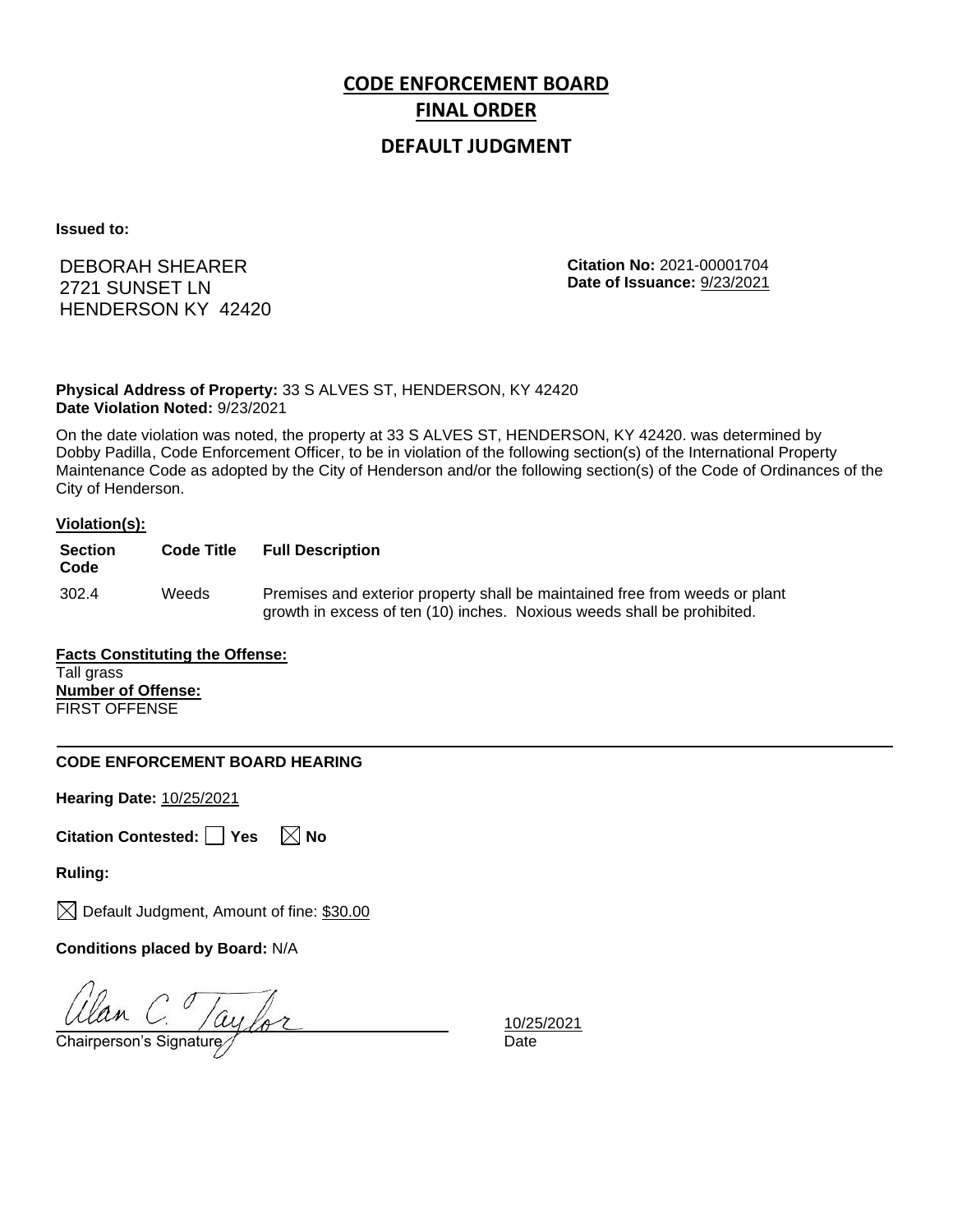## **DEFAULT JUDGMENT**

**Issued to:**

STONE LARRY L & LINDA J 1000 FIRST HENDERSON KY 42420

**Citation No:** 2021-00001705 **Date of Issuance:** 9/13/2021

**Physical Address of Property:** 1000 FIRST ST, HENDERSON, KY 42420 **Date Violation Noted:** 9/13/2021

On the date violation was noted, the property at 1000 FIRST ST, HENDERSON, KY 42420. was determined by Dobby Padilla, Code Enforcement Officer, to be in violation of the following section(s) of the International Property Maintenance Code as adopted by the City of Henderson and/or the following section(s) of the Code of Ordinances of the City of Henderson.

### **Violation(s):**

| <b>Section</b><br>Code | <b>Code Title</b> | <b>Full Description</b>                                                                                                                                |
|------------------------|-------------------|--------------------------------------------------------------------------------------------------------------------------------------------------------|
| 302.4                  | Weeds             | Premises and exterior property shall be maintained free from weeds or plant<br>growth in excess of ten (10) inches. Noxious weeds shall be prohibited. |

**Facts Constituting the Offense:** Tall grass **Number of Offense:** FIRST OFFENSE

### **CODE ENFORCEMENT BOARD HEARING**

**Hearing Date:** 10/25/2021

**Citation Contested:** Yes  $\boxtimes$  No

**Ruling:**

 $\boxtimes$  Default Judgment, Amount of fine: \$30.00

**Conditions placed by Board:** N/A

Ulan C. Taylor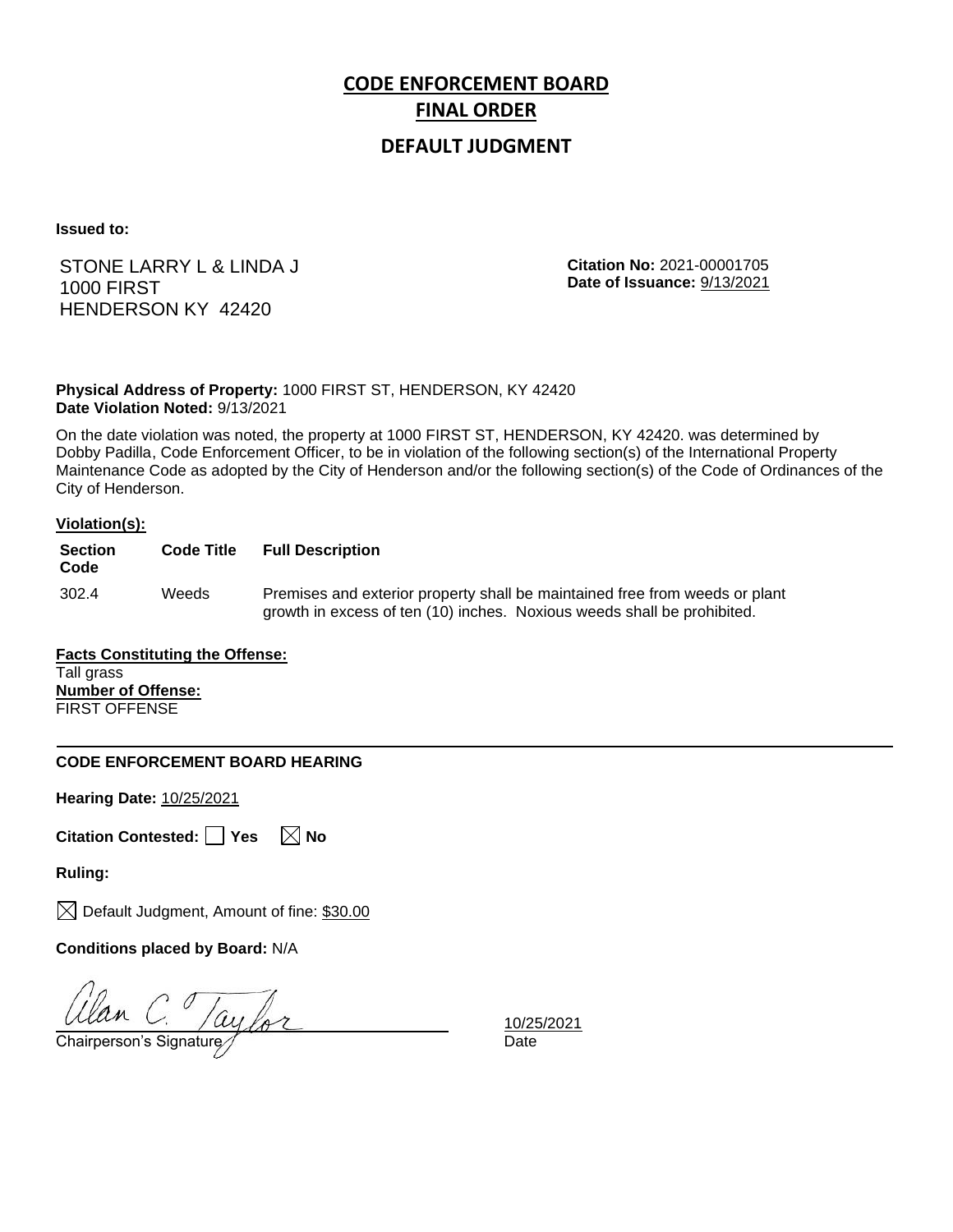## **DEFAULT JUDGMENT**

**Issued to:**

## BRIGGS JEREL R % NICOLE BUSHROD 637 CLAY ST HENDERSON KY 42420

**Citation No:** 2021-00001714 **Date of Issuance:** 9/13/2021

**Physical Address of Property:** 1601 WASHINGTON ST, HENDERSON, KY 42420 **Date Violation Noted:** 9/13/2021

On the date violation was noted, the property at 1601 WASHINGTON ST, HENDERSON, KY 42420. was determined by Dobby Padilla, Code Enforcement Officer, to be in violation of the following section(s) of the International Property Maintenance Code as adopted by the City of Henderson and/or the following section(s) of the Code of Ordinances of the City of Henderson.

### **Violation(s):**

| <b>Section</b><br>Code | <b>Code Title</b> | <b>Full Description</b>                                                                                                                                |
|------------------------|-------------------|--------------------------------------------------------------------------------------------------------------------------------------------------------|
| 302.4                  | Weeds             | Premises and exterior property shall be maintained free from weeds or plant<br>growth in excess of ten (10) inches. Noxious weeds shall be prohibited. |

**Facts Constituting the Offense:** Tall grass **Number of Offense:** FIRST OFFENSE

### **CODE ENFORCEMENT BOARD HEARING**

**Hearing Date:** 10/25/2021

| Citation Contested:   Yes |  |  | $\boxtimes$ No |
|---------------------------|--|--|----------------|
|---------------------------|--|--|----------------|

**Ruling:**

 $\boxtimes$  Default Judgment, Amount of fine: \$30.00

**Conditions placed by Board:** N/A

Ulan C. /aylor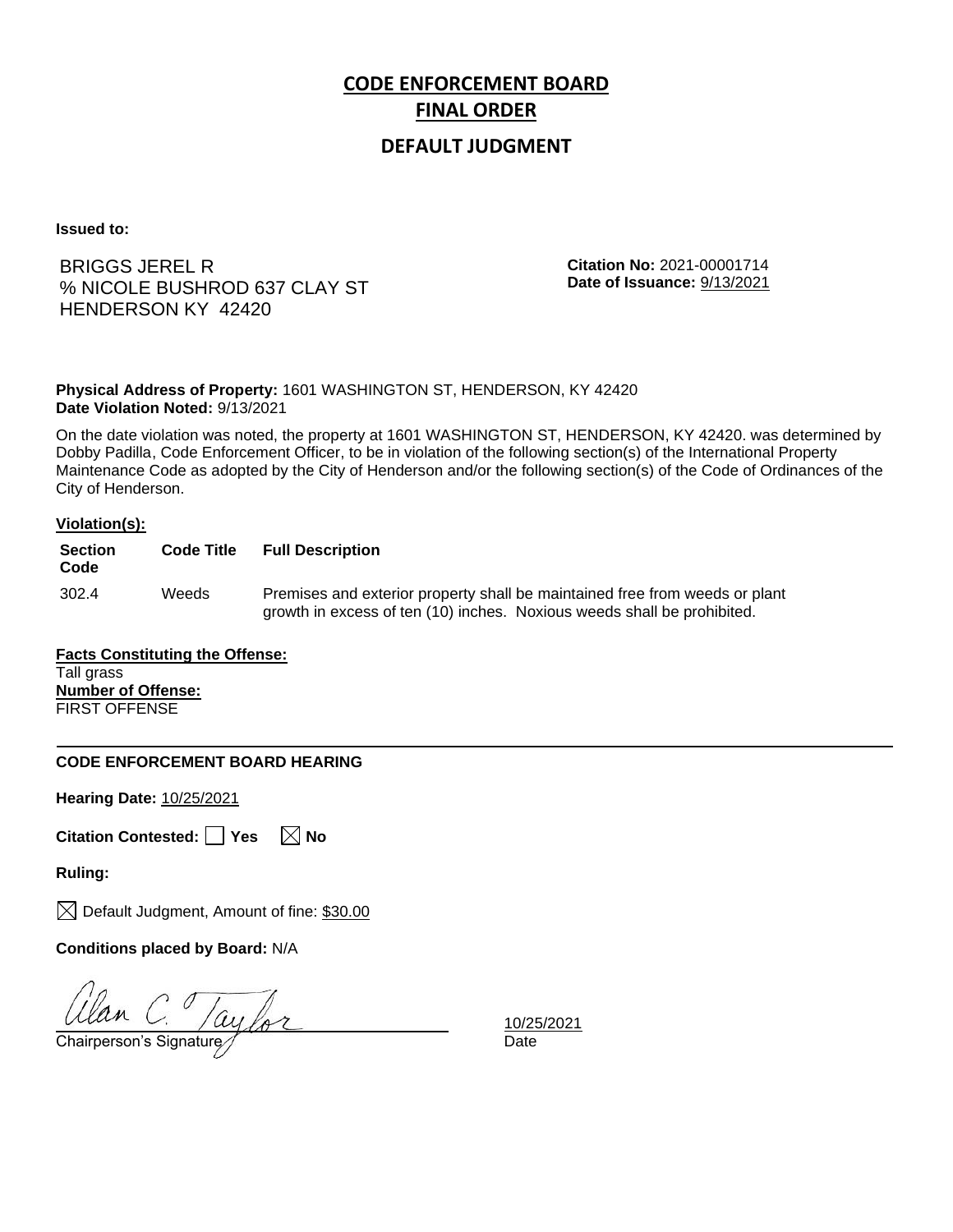## **DEFAULT JUDGMENT**

**Issued to:**

## BERRY MALCOLM E JR ET AL 8221 GREEN RIVER RD HENDERSON KY 42420

**Citation No:** 2021-00001737 **Date of Issuance:** 9/17/2021

**Physical Address of Property:** 1111 PRINGLE ST, HENDERSON, KY 42420 **Date Violation Noted:** 9/17/2021

On the date violation was noted, the property at 1111 PRINGLE ST, HENDERSON, KY 42420. was determined by Dobby Padilla, Code Enforcement Officer, to be in violation of the following section(s) of the International Property Maintenance Code as adopted by the City of Henderson and/or the following section(s) of the Code of Ordinances of the City of Henderson.

### **Violation(s):**

| <b>Section</b><br>Code | <b>Code Title</b> | <b>Full Description</b>                                                                                                                                |
|------------------------|-------------------|--------------------------------------------------------------------------------------------------------------------------------------------------------|
| 302.4                  | Weeds             | Premises and exterior property shall be maintained free from weeds or plant<br>growth in excess of ten (10) inches. Noxious weeds shall be prohibited. |

**Facts Constituting the Offense:** Tall grass **Number of Offense:** FIRST OFFENSE

### **CODE ENFORCEMENT BOARD HEARING**

**Hearing Date:** 10/25/2021

| Citation Contested:   Yes |  |  | $\boxtimes$ No |
|---------------------------|--|--|----------------|
|---------------------------|--|--|----------------|

**Ruling:**

 $\boxtimes$  Default Judgment, Amount of fine: \$30.00

**Conditions placed by Board:** N/A

Ulan C. Taylor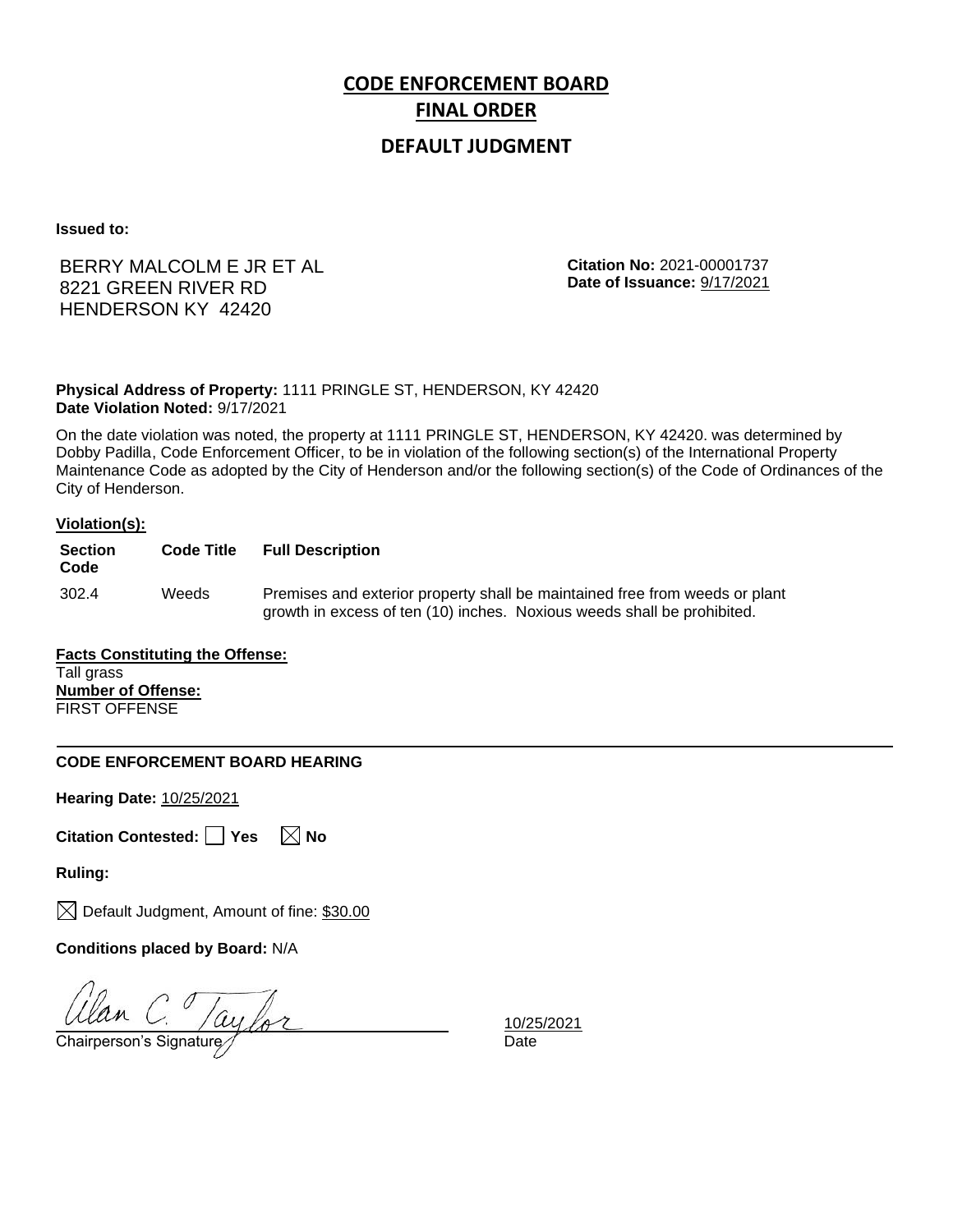## **DEFAULT JUDGMENT**

**Issued to:**

## CHRISTOPHER & MORGAN THOMAS 2110 LOCUST DR HENDERSON KY 42420

**Citation No:** 2021-00001760 **Date of Issuance:** 9/20/2021

### **Physical Address of Property:** 611 SIXTH ST, HENDERSON, KY 42420 **Date Violation Noted:** 9/20/2021

On the date violation was noted, the property at 611 SIXTH ST, HENDERSON, KY 42420. was determined by Dobby Padilla, Code Enforcement Officer, to be in violation of the following section(s) of the International Property Maintenance Code as adopted by the City of Henderson and/or the following section(s) of the Code of Ordinances of the City of Henderson.

# **Violation(s):**

| $15 - 1$ | Clutter               | No resident shall allow materials, described as "clutter," to be stored on their<br>property. The City of Henderson defines "clutter" as any of the following: an<br>accumulation of new or salvaged construction materials, salvaged metal,<br>aluminum, plastic products, wooden or plastic pallets, tools (working or<br>nonworking), auto parts, furniture (in disrepair), appliances, televisions,<br>broken toys, inoperable lawn mowers, motorcycles or all terrain vehicles,<br>shopping carts, bicycles in disrepair or scattered around on the subject<br>property, or any other like materials accumulated in a disorderly, unsightly<br>manner. |
|----------|-----------------------|-------------------------------------------------------------------------------------------------------------------------------------------------------------------------------------------------------------------------------------------------------------------------------------------------------------------------------------------------------------------------------------------------------------------------------------------------------------------------------------------------------------------------------------------------------------------------------------------------------------------------------------------------------------|
| 308.1    | Rubbish or<br>garbage | Exterior property and premises, and the interior of every structure, shall be<br>free from any accumulation of rubbish or garbage.                                                                                                                                                                                                                                                                                                                                                                                                                                                                                                                          |

#### **Facts Constituting the Offense:**

Couch and trash in front in ROW **Number of Offense:** FIRST OFFENSE

**CODE ENFORCEMENT BOARD HEARING**

**Hearing Date:** 10/25/2021

**Citation Contested:** □ Yes  $\ \ \mathbb{\times}$  No

**Ruling:**

 $\boxtimes$  Default Judgment, Amount of fine: \$60.00

## **Conditions placed by Board:** N/A

Chairperson's Signature *Date* Date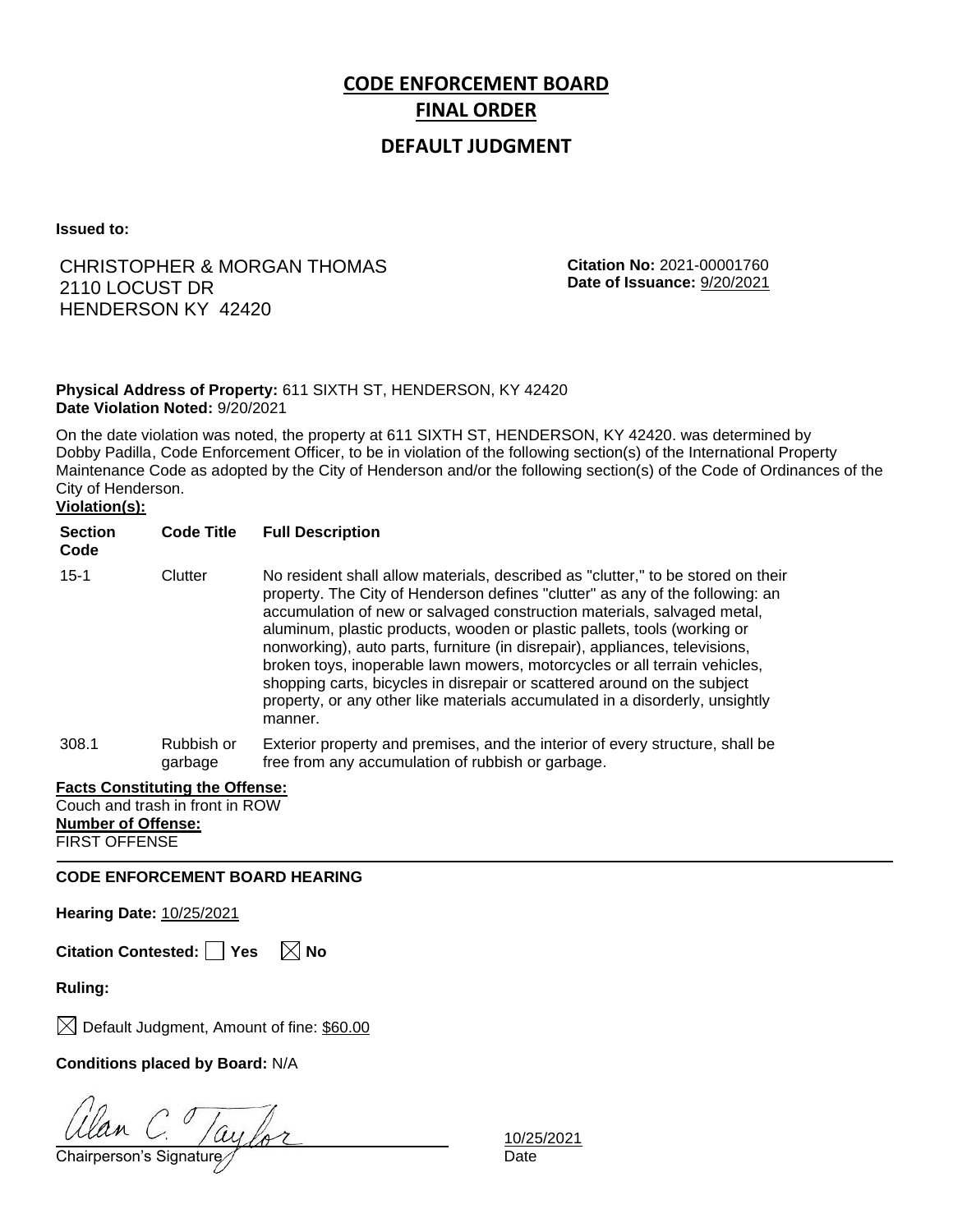## **DEFAULT JUDGMENT**

**Issued to:**

# CLAYTON RAMSEY FARMER 309 S ELM PL HENDERSON KY 42420

**Citation No:** 2021-00001782 **Date of Issuance:** 8/16/2021

**Physical Address of Property:** 1500 WASHINGTON ST, HENDERSON, KY 42420 **Date Violation Noted:** 8/16/2021

On the date violation was noted, the property at 1500 WASHINGTON ST, HENDERSON, KY 42420. was determined by Dobby Padilla, Code Enforcement Officer, to be in violation of the following section(s) of the International Property Maintenance Code as adopted by the City of Henderson and/or the following section(s) of the Code of Ordinances of the City of Henderson.

### **Violation(s):**

| <b>Section</b><br>Code | <b>Code Title</b> | <b>Full Description</b>                                                                                                                                |
|------------------------|-------------------|--------------------------------------------------------------------------------------------------------------------------------------------------------|
| 302.4                  | Weeds             | Premises and exterior property shall be maintained free from weeds or plant<br>growth in excess of ten (10) inches. Noxious weeds shall be prohibited. |

**Facts Constituting the Offense:** Tall grass **Number of Offense:** THIRD/+ OFFENSE

### **CODE ENFORCEMENT BOARD HEARING**

**Hearing Date:** 10/25/2021

|  | Citation Contested: Yes |  |  | $\boxtimes$ No |  |
|--|-------------------------|--|--|----------------|--|
|--|-------------------------|--|--|----------------|--|

**Ruling:**

 $\boxtimes$  Default Judgment, Amount of fine: \$100.00

**Conditions placed by Board:** N/A

Ulan C. Jaylor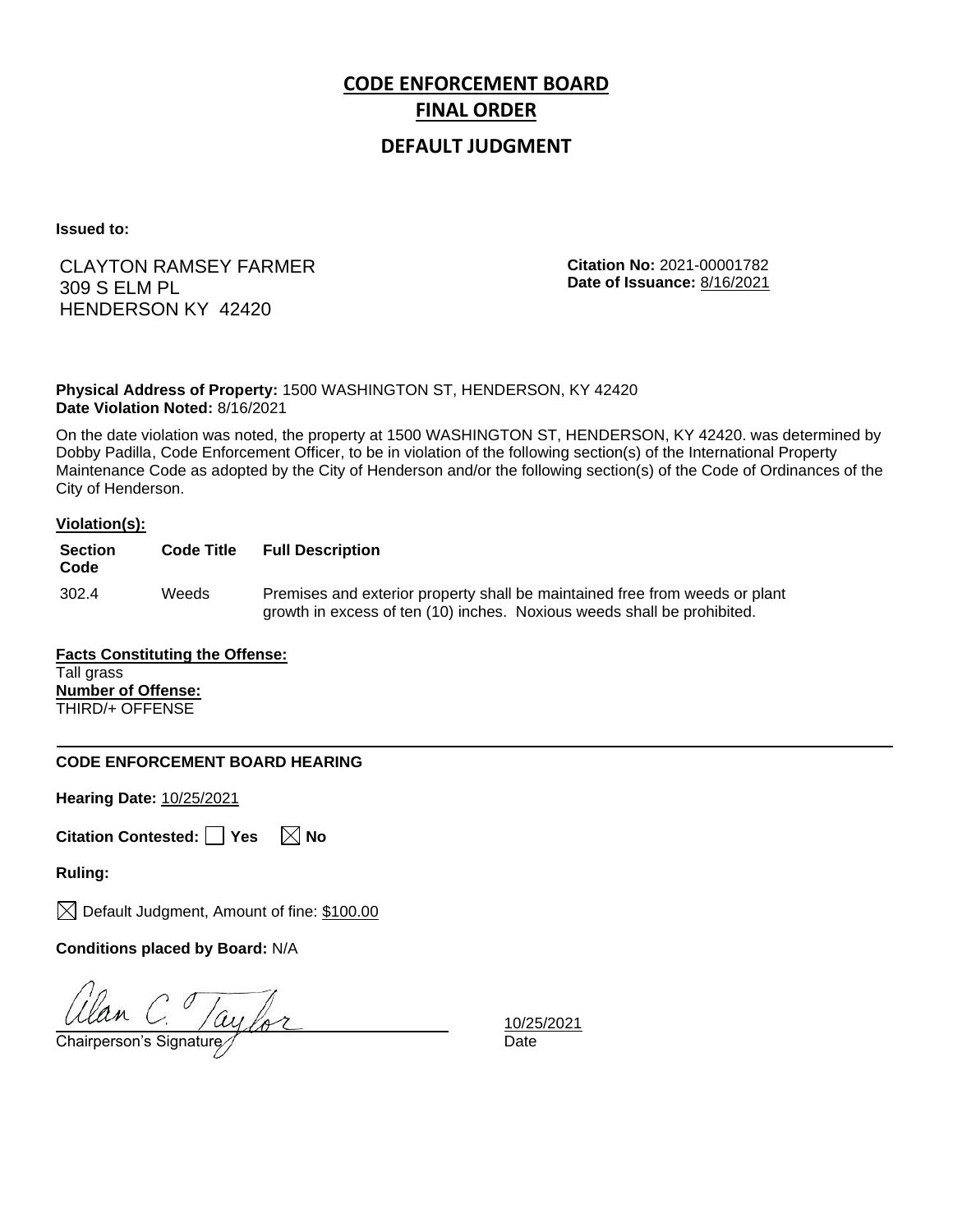## **DEFAULT JUDGMENT**

**Issued to:**

NICHOLAS J HARDRICK 679 WATSON LN HENDERSON KY 42420

**Citation No:** 2021-00001819 **Date of Issuance:** 9/22/2021

**Physical Address of Property:** 621 GRAVES DR, HENDERSON, KY 42420 **Date Violation Noted:** 9/22/2021

On the date violation was noted, the property at 621 GRAVES DR, HENDERSON, KY 42420. was determined by Dobby Padilla, Code Enforcement Officer, to be in violation of the following section(s) of the International Property Maintenance Code as adopted by the City of Henderson and/or the following section(s) of the Code of Ordinances of the City of Henderson.

#### **Violation(s):**

| <b>Section</b><br>Code | <b>Code Title</b> | <b>Full Description</b>                                                                                                                                |
|------------------------|-------------------|--------------------------------------------------------------------------------------------------------------------------------------------------------|
| 302.4                  | Weeds             | Premises and exterior property shall be maintained free from weeds or plant<br>growth in excess of ten (10) inches. Noxious weeds shall be prohibited. |

**Facts Constituting the Offense:** Tall grass **Number of Offense:** SECOND OFFENSE

### **CODE ENFORCEMENT BOARD HEARING**

**Hearing Date:** 10/25/2021

**Citation Contested:** Yes  $\boxtimes$  No

**Ruling:**

 $\boxtimes$  Default Judgment, Amount of fine: \$60.00

**Conditions placed by Board:** N/A

 $\frac{d}{d}$ C.  $\frac{10}{25}$ <br>Chairperson's Signature  $\frac{10}{25}$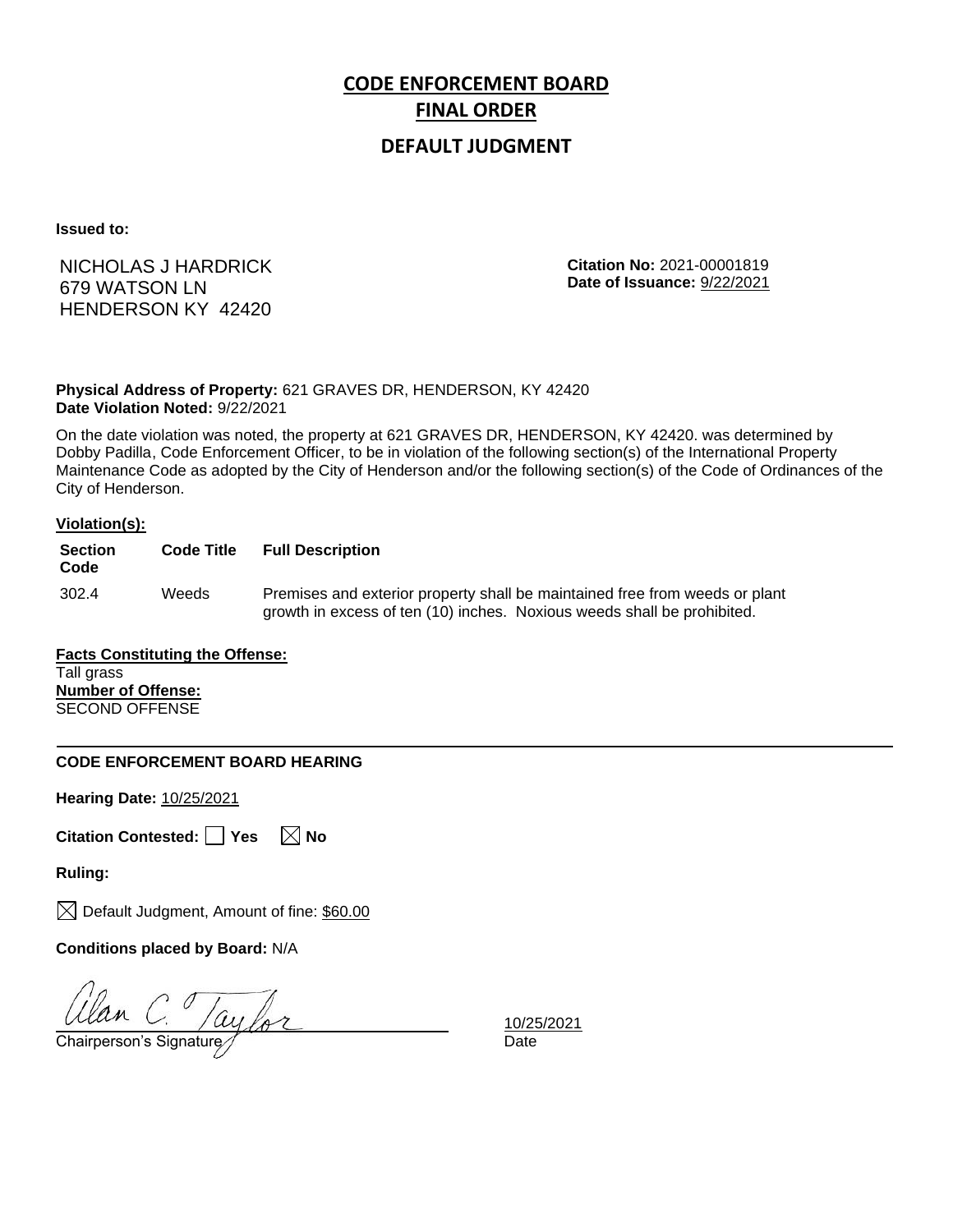## **DEFAULT JUDGMENT**

**Issued to:**

NICHOLAS J HARDRICK 679 WATSON LN HENDERSON KY 42420

**Citation No:** 2021-00001820 **Date of Issuance:** 9/22/2021

### **Physical Address of Property:** 615 GRAVES DR, HENDERSON, KY 42420 **Date Violation Noted:** 9/22/2021

On the date violation was noted, the property at 615 GRAVES DR, HENDERSON, KY 42420. was determined by Dobby Padilla, Code Enforcement Officer, to be in violation of the following section(s) of the International Property Maintenance Code as adopted by the City of Henderson and/or the following section(s) of the Code of Ordinances of the City of Henderson.

### **Violation(s):**

| <b>Section</b><br>Code | <b>Code Title</b> | <b>Full Description</b>                                                                                                                                |
|------------------------|-------------------|--------------------------------------------------------------------------------------------------------------------------------------------------------|
| 302.4                  | Weeds             | Premises and exterior property shall be maintained free from weeds or plant<br>growth in excess of ten (10) inches. Noxious weeds shall be prohibited. |

#### **Facts Constituting the Offense:** Tall grass **Number of Offense:** THIRD/+ OFFENSE

### **CODE ENFORCEMENT BOARD HEARING**

**Hearing Date:** 10/25/2021

|  | Citation Contested: Yes |  |  | $\boxtimes$ No |  |
|--|-------------------------|--|--|----------------|--|
|--|-------------------------|--|--|----------------|--|

**Ruling:**

 $\boxtimes$  Default Judgment, Amount of fine: \$100.00

**Conditions placed by Board:** N/A

Ulan C. Taylor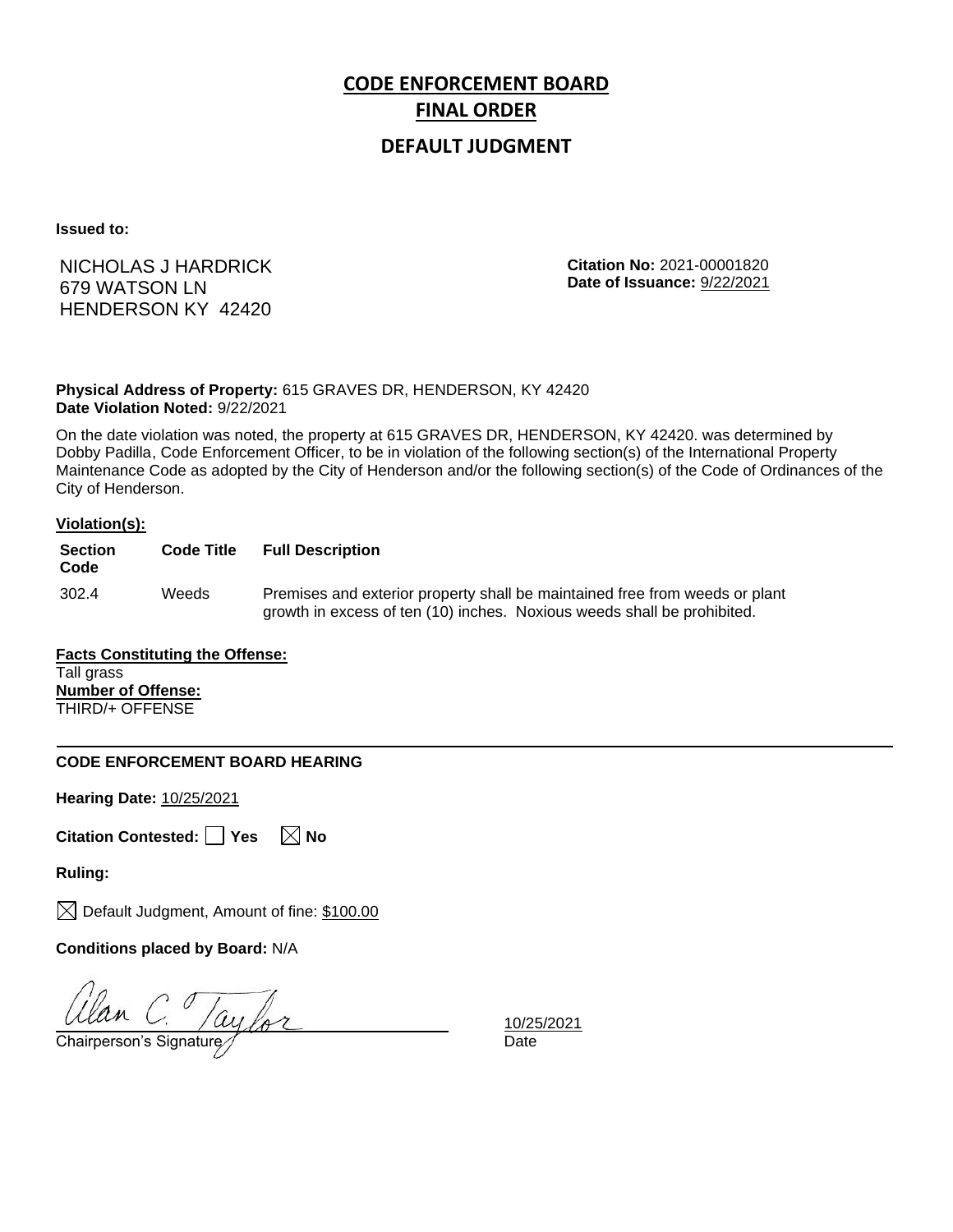## **DEFAULT JUDGMENT**

**Issued to:**

NICHOLAS J HARDRICK 679 WATSON LN HENDERSON KY 42420

**Citation No:** 2021-00001821 **Date of Issuance:** 9/22/2021

### **Physical Address of Property:** 616 GRAVES DR, HENDERSON, KY 42420 **Date Violation Noted:** 9/22/2021

On the date violation was noted, the property at 616 GRAVES DR, HENDERSON, KY 42420. was determined by Dobby Padilla, Code Enforcement Officer, to be in violation of the following section(s) of the International Property Maintenance Code as adopted by the City of Henderson and/or the following section(s) of the Code of Ordinances of the City of Henderson.

### **Violation(s):**

| <b>Section</b><br>Code | <b>Code Title</b> | <b>Full Description</b>                                                                                                                                |
|------------------------|-------------------|--------------------------------------------------------------------------------------------------------------------------------------------------------|
| 302.4                  | Weeds             | Premises and exterior property shall be maintained free from weeds or plant<br>growth in excess of ten (10) inches. Noxious weeds shall be prohibited. |

#### **Facts Constituting the Offense:** Tall grass **Number of Offense:** THIRD/+ OFFENSE

### **CODE ENFORCEMENT BOARD HEARING**

**Hearing Date:** 10/25/2021

|  | Citation Contested: Yes |  |  | $\boxtimes$ No |  |
|--|-------------------------|--|--|----------------|--|
|--|-------------------------|--|--|----------------|--|

**Ruling:**

 $\boxtimes$  Default Judgment, Amount of fine: \$100.00

**Conditions placed by Board:** N/A

Ulan C. Taylor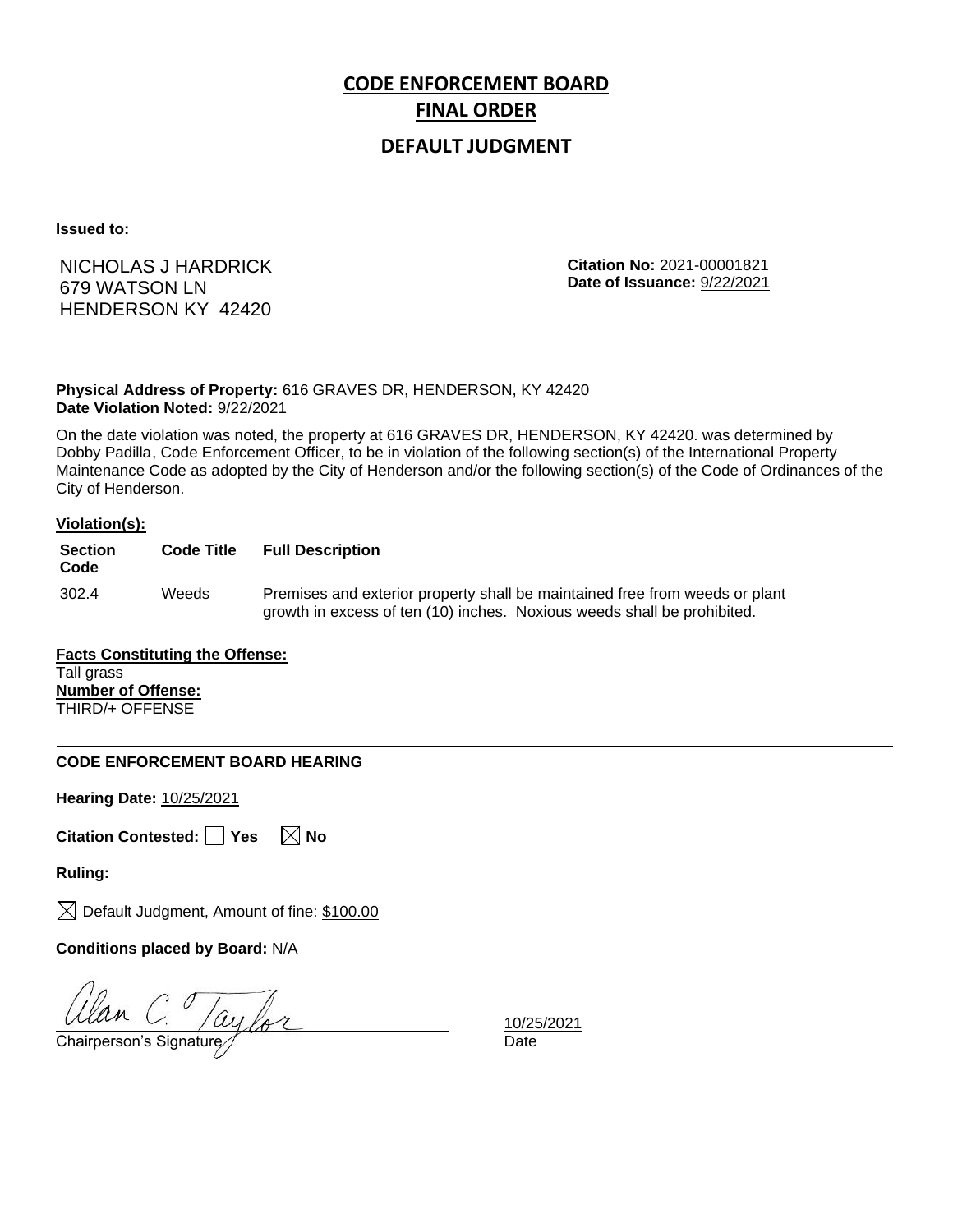## **DEFAULT JUDGMENT**

**Issued to:**

NICHOLAS J HARDRICK 679 WATSON LN HENDERSON KY 42420

**Citation No:** 2021-00001822 **Date of Issuance:** 9/22/2021

### **Physical Address of Property:** 622 GRAVES DR, HENDERSON, KY 42420 **Date Violation Noted:** 9/22/2021

On the date violation was noted, the property at 622 GRAVES DR, HENDERSON, KY 42420. was determined by Dobby Padilla, Code Enforcement Officer, to be in violation of the following section(s) of the International Property Maintenance Code as adopted by the City of Henderson and/or the following section(s) of the Code of Ordinances of the City of Henderson.

### **Violation(s):**

| <b>Section</b><br>Code | <b>Code Title</b> | <b>Full Description</b>                                                                                                                                |
|------------------------|-------------------|--------------------------------------------------------------------------------------------------------------------------------------------------------|
| 302.4                  | Weeds             | Premises and exterior property shall be maintained free from weeds or plant<br>growth in excess of ten (10) inches. Noxious weeds shall be prohibited. |

#### **Facts Constituting the Offense:** Tall grass **Number of Offense:** THIRD/+ OFFENSE

### **CODE ENFORCEMENT BOARD HEARING**

**Hearing Date:** 10/25/2021

|  | Citation Contested: Yes |  |  | $\boxtimes$ No |  |
|--|-------------------------|--|--|----------------|--|
|--|-------------------------|--|--|----------------|--|

**Ruling:**

 $\boxtimes$  Default Judgment, Amount of fine: \$100.00

**Conditions placed by Board:** N/A

Ulan C. Taylor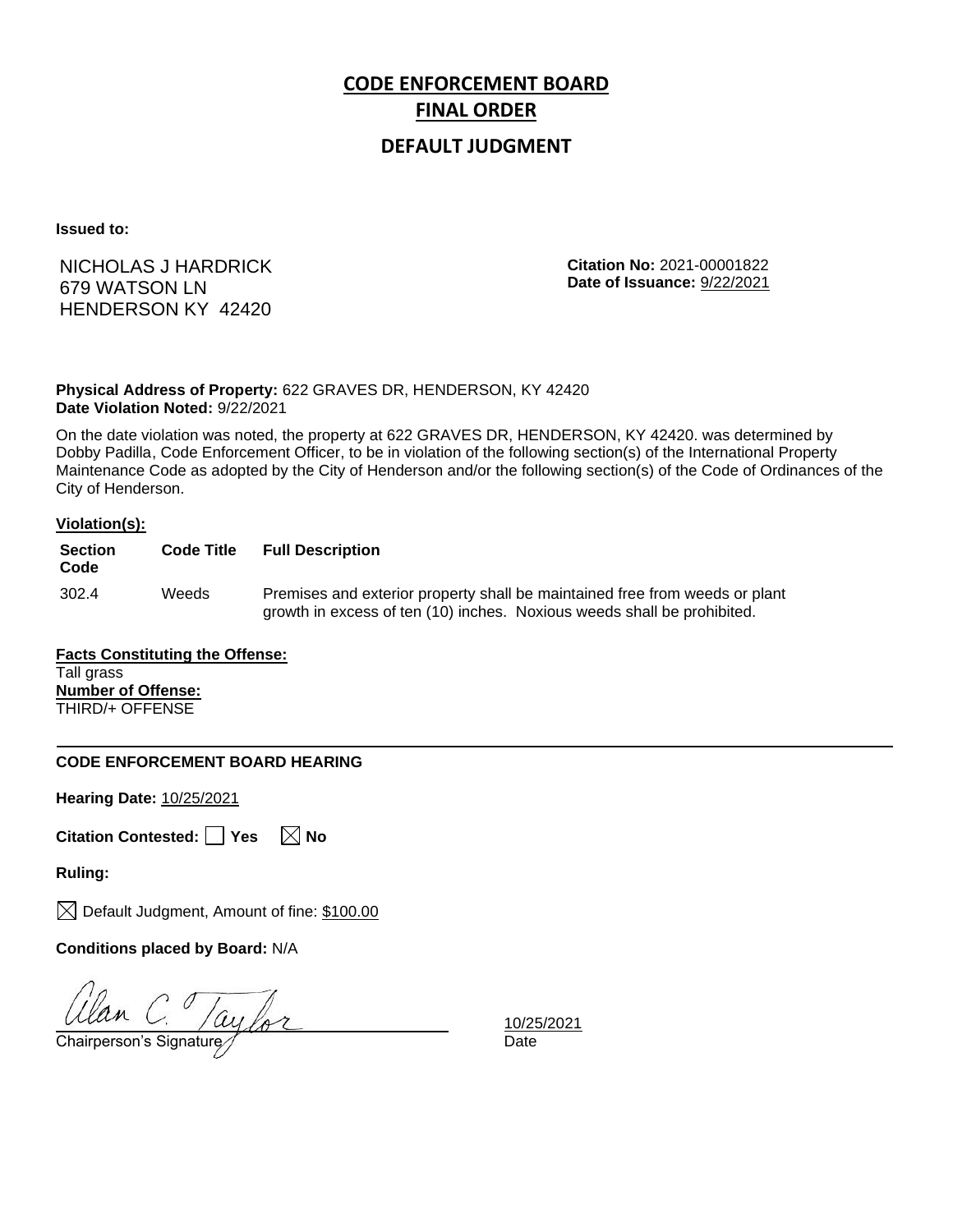## **DEFAULT JUDGMENT**

**Issued to:**

NICHOLAS J HARDRICK 679 WATSON LN HENDERSON KY 42420

**Citation No:** 2021-00001823 **Date of Issuance:** 10/4/2021

**Physical Address of Property:** 627 GRAVES DR, HENDERSON, KY 42420 **Date Violation Noted:** 10/4/2021

On the date violation was noted, the property at 627 GRAVES DR, HENDERSON, KY 42420. was determined by Dobby Padilla, Code Enforcement Officer, to be in violation of the following section(s) of the International Property Maintenance Code as adopted by the City of Henderson and/or the following section(s) of the Code of Ordinances of the City of Henderson.

#### **Violation(s):**

| <b>Section</b><br>Code | <b>Code Title</b> | <b>Full Description</b>                                                                                                                                |
|------------------------|-------------------|--------------------------------------------------------------------------------------------------------------------------------------------------------|
| 302.4                  | Weeds             | Premises and exterior property shall be maintained free from weeds or plant<br>growth in excess of ten (10) inches. Noxious weeds shall be prohibited. |

**Facts Constituting the Offense:** Tall grass **Number of Offense:** FIRST OFFENSE

### **CODE ENFORCEMENT BOARD HEARING**

**Hearing Date:** 10/25/2021

**Citation Contested:** Yes  $\boxtimes$  No

**Ruling:**

 $\boxtimes$  Default Judgment, Amount of fine: \$30.00

**Conditions placed by Board:** N/A

Ulan C. Taylor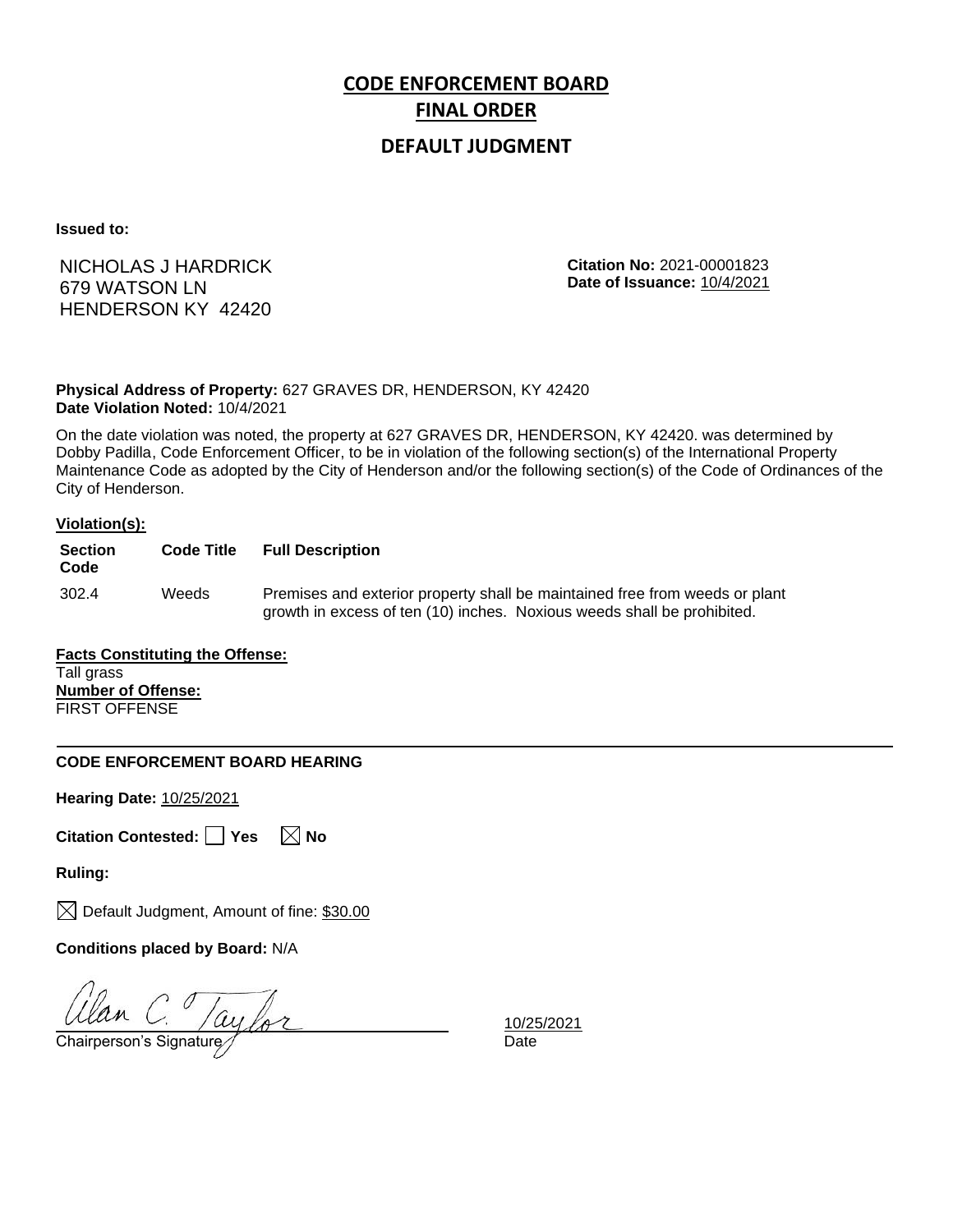## **DEFAULT JUDGMENT**

**Issued to:**

NICHOLAS J HARDRICK 679 WATSON LN HENDERSON KY 42420

**Citation No:** 2021-00001824 **Date of Issuance:** 10/4/2021

### **Physical Address of Property:** 636 MARTIN DR, HENDERSON, KY 42420 **Date Violation Noted:** 10/4/2021

On the date violation was noted, the property at 636 MARTIN DR, HENDERSON, KY 42420. was determined by Dobby Padilla, Code Enforcement Officer, to be in violation of the following section(s) of the International Property Maintenance Code as adopted by the City of Henderson and/or the following section(s) of the Code of Ordinances of the City of Henderson.

### **Violation(s):**

| <b>Section</b><br>Code | <b>Code Title</b> | <b>Full Description</b>                                                                                                                                |
|------------------------|-------------------|--------------------------------------------------------------------------------------------------------------------------------------------------------|
| 302.4                  | Weeds             | Premises and exterior property shall be maintained free from weeds or plant<br>growth in excess of ten (10) inches. Noxious weeds shall be prohibited. |

### **Facts Constituting the Offense:** Tall grass **Number of Offense:** FIRST OFFENSE

### **CODE ENFORCEMENT BOARD HEARING**

**Hearing Date:** 10/25/2021

|  | Citation Contested: Yes |  |  | $\boxtimes$ No |  |
|--|-------------------------|--|--|----------------|--|
|--|-------------------------|--|--|----------------|--|

**Ruling:**

 $\boxtimes$  Default Judgment, Amount of fine: \$30.00

**Conditions placed by Board:** N/A

Ulan C. Taylor